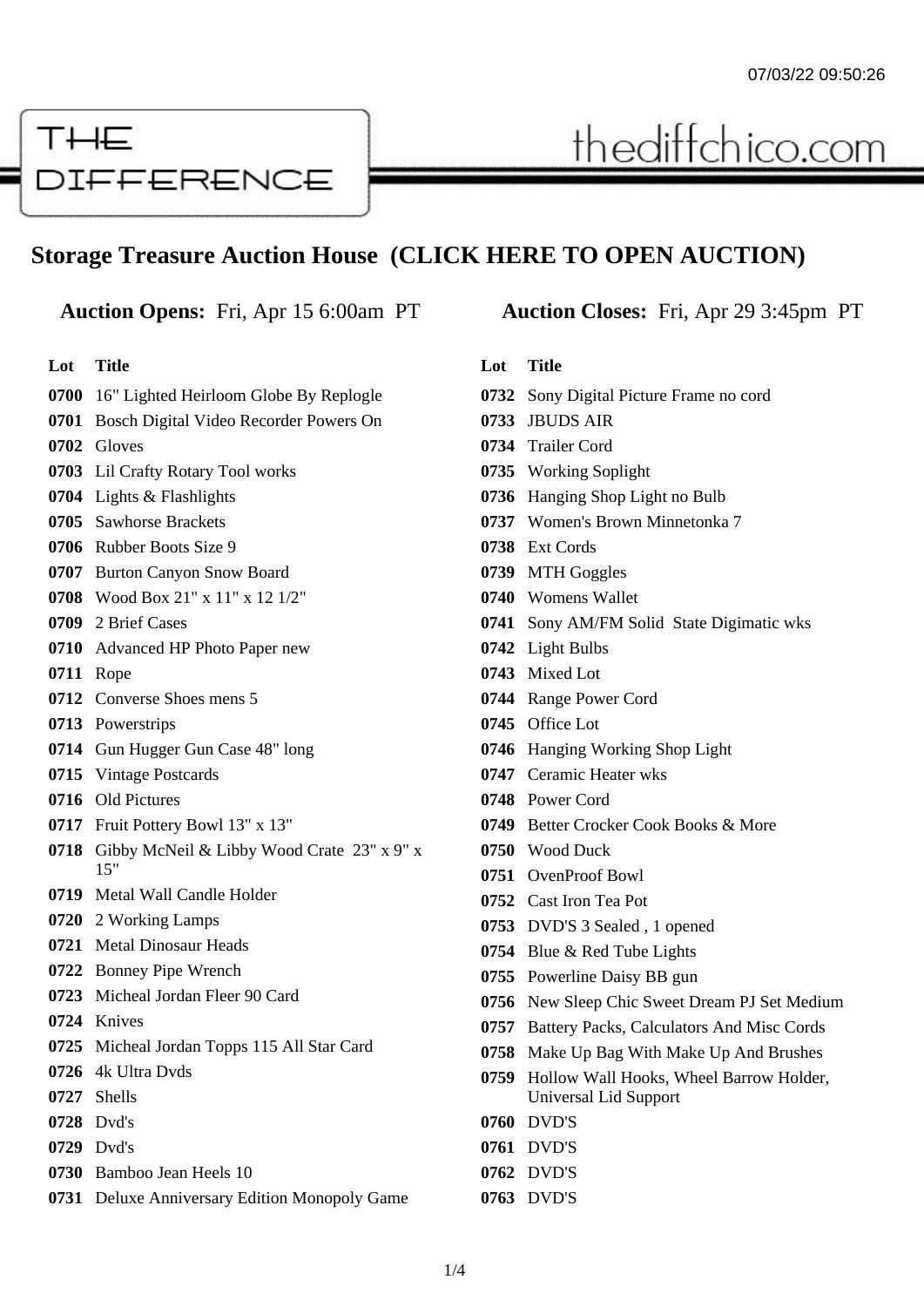#### **Lot Title**

- Hand Blown Toscany Made In Poland Bowl
- IHome Clock Radio Works
- BBQ Utensils
- Kitchen Ware
- Disney Mushroom Figurine
- 12Lb SledgeHammer Head
- WaltDisney Micky Plate
- Auto Repair Manuals
- Refillable Lighters
- RubberMade Water Jug
- Glass Bowl Made In Frace
- 2 Intex Air Pumps Quick Fill1 Battery 110 Power
- Dual Car Screen Bluetooth
- Working Comfort Small Heater
- Embroidery Loop
- Vape Pen
- Coiled Air Hose
- Disney Umbrella
- 2 Umbrellas
- 2 Umbrellas
- 2 Packages Of Light Bulbs
- Penn67 Long Beach Metal Spool Fishing Reel In Orginal Box
- Working Health-O-Meter Weight Scale
- 2 Bike Inner Tubes 26" 1 Bell 1 Goodyear
- Dog Leashes And Collars
- Working Fan
- Box Of Extension Cords
- Black Purse
- Sewing Lot
- DVD'S
- 17 DVD'S
- 13 VHS'S
- Working Red And Blue LED Light Bar
- Wall Decor
- 1 Gallon Gas Can
- Electrical Lot
- 3 Casters
- Green Keen Shoes Size 6
- Kids Disney/Vegatales/HotWheels Books
- Little Bird Houses
- Extension Cord

### **Lot Title**

- Key Chain Lot
- Vivitar Camera Vivicam F126
- Crochet Blanket 49" x 72"
- Cannon Power Shot S200 Digital ELPH Camera
- Knit Beanies
- McCall CookBooks
- Baseball Cards
- Marine Band Harmonica Key C
- Wooden Fish/Fishing Lures
- Citizens Band Transceiver CB BY Hy-Gain
- DVD'S
- Marlboro 27 Exposer Disposable Camera
- Swifter Sweeps And Trapper NIB
- Radios Untested
- 12 Way Fuse Box NIB
- Baby Monitor W/Camera NIB
- VR Box Virtual Glasses
- DVD'S
- DVD'S
- Mixed Lot
- Slightly Adjustable Camera Tripod
- CD Label Maker Sheets
- DVD'S
- Box Of Yarn
- Yarn
- Size 10 Blue Boots Suede
- Magazines
- Eternity Board Game
- Hyper Tough Light Untested No Cord
- Grill Daddy
- Large Basket
- Maps
- St Johns Sandals 8W
- Old Pictures
- DVD'S
- Old Pictures
- Maps
- LIFX Incredible Color Led Bulb
- Pocket Knives And More
- Nail Care Lot
- Wahl Working Clippers And Attchments
- Hair Clippers
- 25 Mylar Coin Holders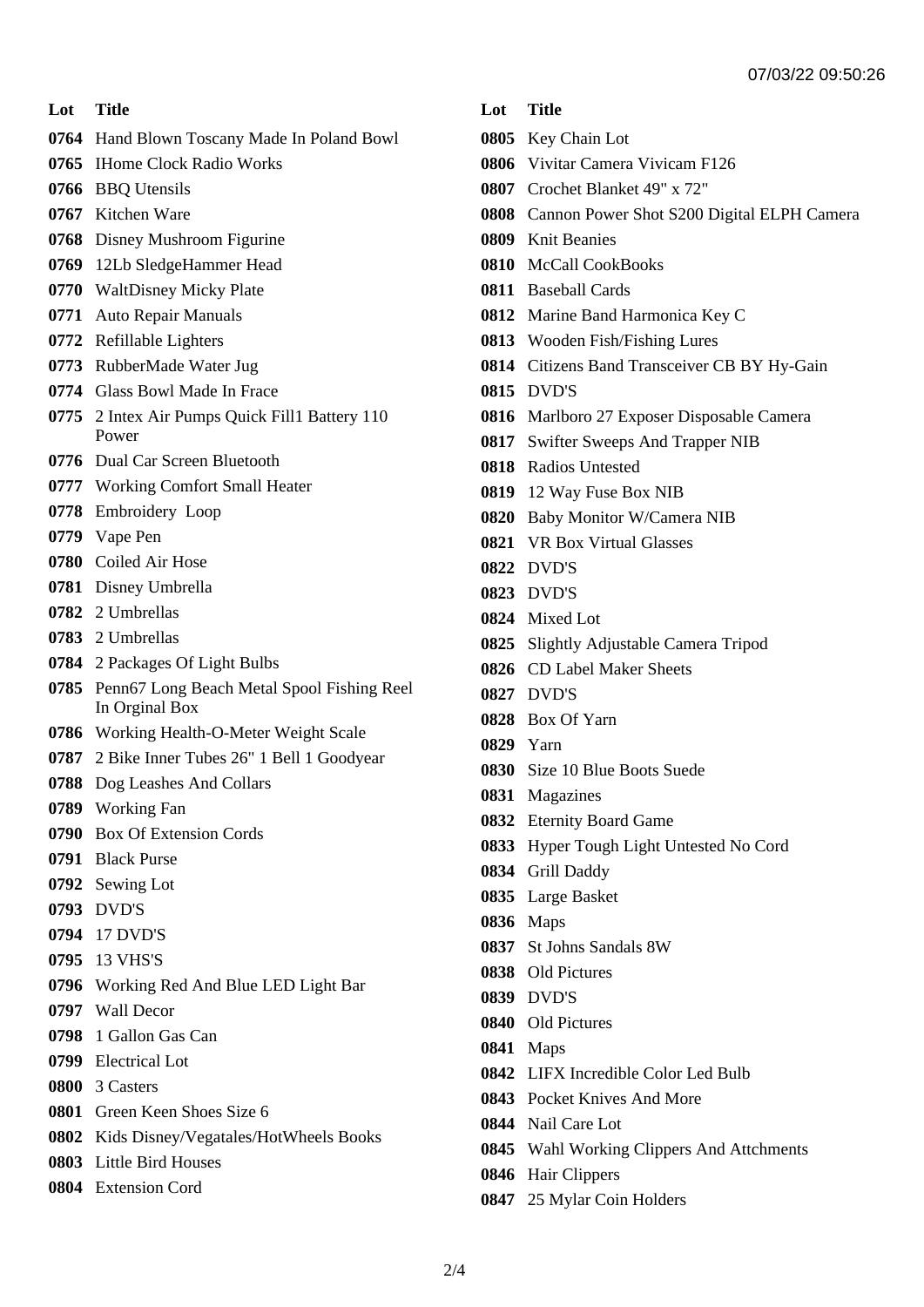| Lot  | <b>Title</b>                                    |
|------|-------------------------------------------------|
| 0848 | Army Air Forces Navigation School Field Book    |
| 0849 | <b>TeaLite Candles</b>                          |
|      | 0850 Mixed Lot                                  |
|      | 0851 50' Extension Cord                         |
|      | 0852 Cuties Sleep Over Real Underware           |
|      | 0853 Gloves                                     |
| 0854 | <b>Books</b>                                    |
|      | 0855 Electrical Cords                           |
|      | 0856 Campbell Hausfeld 12 Volt Inflator 200 PSI |
| 0857 | Hanging Shop Light                              |
| 0858 | Recipes                                         |
| 0859 | <b>Drawing Pencils</b>                          |
| 0860 | John Wayne Picture                              |
|      | 0861 Walnut Wood Rifle Stock                    |
| 0862 | <b>Mixed Tools</b>                              |
| 0863 | Small Step Stool Or Plant Stand                 |
|      | 0864 Walnut Wood Rifle Stock                    |
| 0865 | Blue Crochet Blanket 5' X 9'                    |
|      | <b>0866 DVD'S</b>                               |
| 0867 | Tackel Box With Contents 17" x 12" x 5-1/2"     |
| 0868 | Intex Quick Fill Air Pump                       |
| 0869 | Husky Shop Vac Working                          |
| 0870 | <b>Saws</b>                                     |
|      | 0871 Rolling Stool                              |
|      | 0872 Framed Mirror                              |
|      | 0873 Tub Of Yarn                                |
| 0874 | $\gamma$                                        |
|      | 0875 Mixed Tools                                |
|      | 0876 Framed Old Pictures                        |
|      | 0877 Bike Pump                                  |
|      | 0878 Framed Mirror 25" x 17"                    |
|      | 0879 2 5Lb Weights                              |
|      | 0880 5LB Weight Solid Iron                      |
|      | 0881 Mixed lot                                  |
|      | 0882 Dresser Draw Handles                       |
|      | 0883 DVD'S                                      |
|      | 0884 Turtle And Rat Knick Knack                 |
|      | 0885 Heart Key Chain                            |
|      | 0886 Watches                                    |
|      | 0887 Mixed Jewelry                              |
|      | 0888 Watches                                    |
|      | 0889 Pocket Watch                               |
|      | 0890 Chocker And Braclet                        |

#### **Lot Title**

- Braclets
- Chains
- Necklace
- Skeleton Earrings
- Butterfly Necklace And Belt
- Beaded Necklace
- Womens Necklace
- Womens Brcalet
- Garfield Necklace